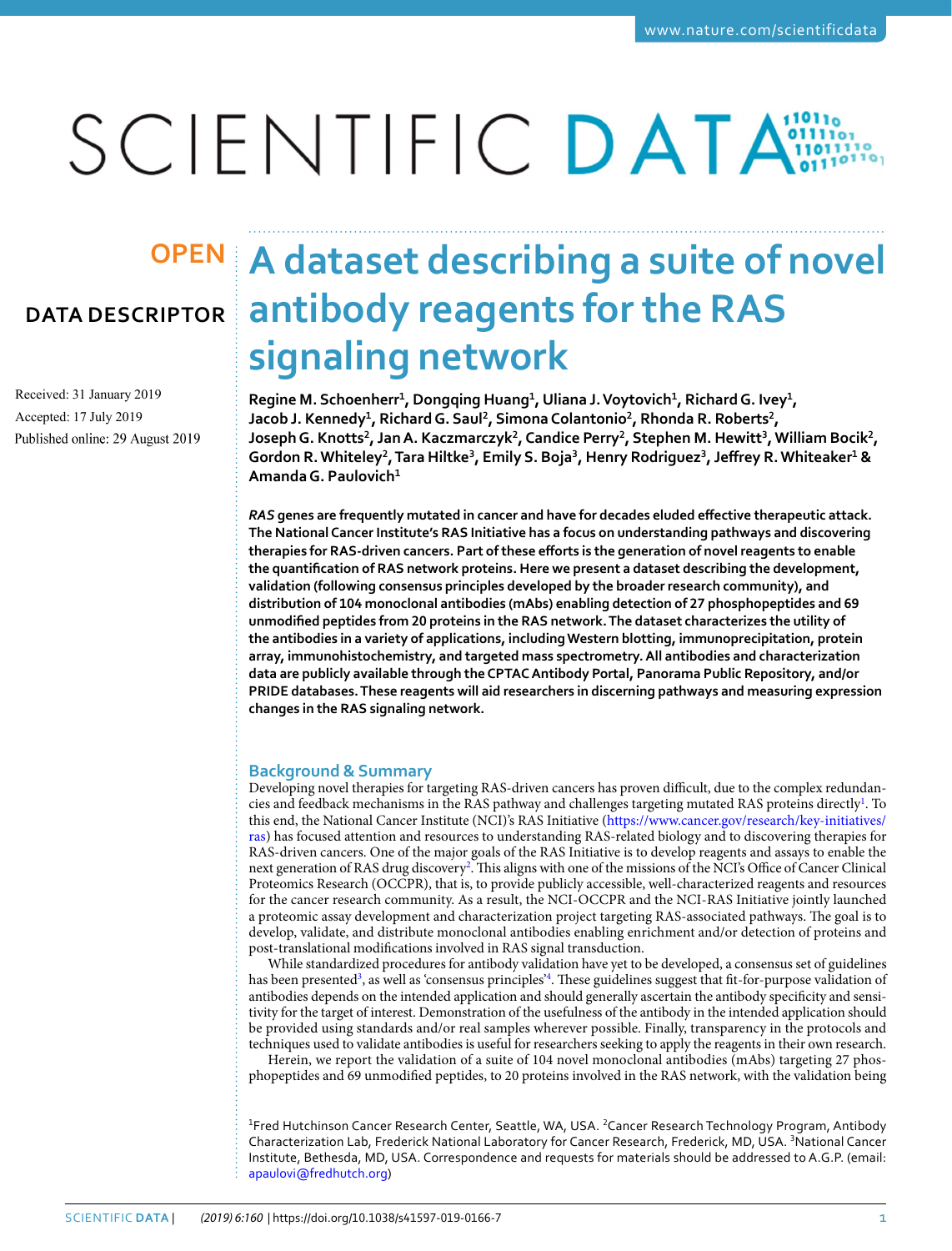

<span id="page-1-0"></span>**Fig. 1** Overview of the datasets describing validation of a novel suite of mAbs.

conducted under the 'consensus principles['4](#page-9-3) . Validation datasets are presented for applications in Western blotting, protein immunoprecipitation, protein arrays, immunohistochemistry (IHC), and peptide immunoaffinity enrichment, as well as the success rates for generation of antibodies across these applications. The corresponding datasets and antibody reagents are available on the CPTAC Antibody Portal (<https://antibodies.cancer.gov/>), the Panorama Public repository<sup>5,[6](#page-9-5)</sup>, the PRIDE proteomics database<sup>[7](#page-9-6)[,8](#page-9-7)</sup>, and ProteomeXchange<sup>[9](#page-9-8),[10](#page-9-9)</sup>. The characterization dataset and antibody reagents are of value to the cancer research community in providing new resources to advance the understanding of the RAS biological network and discovery of therapies against RAS-driven cancers.

A summary of the antibodies and associated validation datasets is shown in Fig. [1](#page-1-0). The mAbs were generated in mice and rabbits using proteotypic<sup>[11](#page-9-10)</sup> peptide immunogens from 21 RAS network proteins. Hybridomas were screened by peptide ELISA as well as immuno-MRM to identify clones producing monoclonal antibodies for the target immunogen peptide. A total of 119 monoclonal antibodies were produced and afnity-purifed, of which we successfully validated 104 antibodies in at least one application. Antibodies were frst tested by Western blotting using recombinant proteins, and positive antibodies in Western blots were evaluated in four arms, (i) Western blotting of cell line lysates, (ii) protein immunoprecipitation of recombinant proteins and subsequently in cell line lysates, (iii) protein array detection in cell line lysates, and (iv) immunohistochemistry in cell lines and tissues. In a separate characterization arm, the best mAb to a given peptide and/or modifcation site was evaluated for detection of endogenous signal from cell line lysates by peptide immunoafnity enrichment and targeted mass spectrometry (immuno-MRM). A summary of the number of antibodies tested and found to support each of the applications is presented in Table [1](#page-2-0). By Western blotting, 63 (53%) of the 119 mAbs were positive against recombinant proteins, and 41 of these 63 mAbs (34% of the 119 mAbs) were positive in cell lines. In IP-MS experiments, 56 mAbs captured recombinant protein and 15 of the 56 mAbs captured endogenous protein in cell line lysates (47% and 13% of 119 mAbs, respectively). The protein array analyses encompassed testing against the NCI-60 cell line collection ([https://dtp.cancer.gov/discovery\\_development/nci-60/default.htm](https://dtp.cancer.gov/discovery_development/nci-60/default.htm)), and 17 (14%) of the 119 mAbs were positive in these cell lines. Finally, immunohistochemistry analyses using the NCI-60 cell lines and four cancer tissues showed that 27 mAbs (23%) and 25 mAbs (21%) were positive, respectively. For immuno-MRM, 19 (70%) of the 27 phosphopeptides and 57 (83%) of the 69 unmodifed peptides targeted were detected by endogenous immuno-MRM in the cell lines under the conditions tested.

#### **Methods**

**Monoclonal antibody generation.** Target proteins were identifed by the NCI's RAS Initiative and include high priority proteins and modifcations involved in the RAS signaling network. All antibodies were generated to peptide sequences with lengths between 7 and 31 amino acids (see the 'Antibody Summary Table' in 'Results Summary Tables and Data Tables'[12](#page-9-11)). Synthetic peptides used as antigens contained an additional cysteine residue on either the N- or C-terminus to facilitate chemical coupling. All internal cysteines were carbamidomethylated.

Custom mouse mAbs to unmodifed peptide sequences were generated by Precision Antibody (Columbia, MD). Swiss Webster derived mice (SJL strain; females 5–7 weeks old) were immunized with the target peptide antigen, and titers were determined by ELISA against immobilized peptide antigen. Once a sufficient titer was detected, splenocytes were harvested and fused with a murine myeloma partner using a high efficiency electrofusion procedure. Direct cloning was performed in a semi-solid, HAT selection medium prior to screening, utilizing an automated clone picking system. Supernatant from the resulting clonal hybridomas were screened by ELISA against the target antigen and a counter-screening antigen. Positive clones were expanded and cryopreserved. Antibody concentrations in the positive supernatants were determined by ELISA as previously described<sup>13</sup>, except using AffiniPure goat-anti-mouse IgG (subclasses  $1+2a+2b+3$ ), Fc $\gamma$  fragment specific (115-005-164, Jackson ImmunoResearch, West Grove, PA) as the capture antibody, and horseradish peroxidase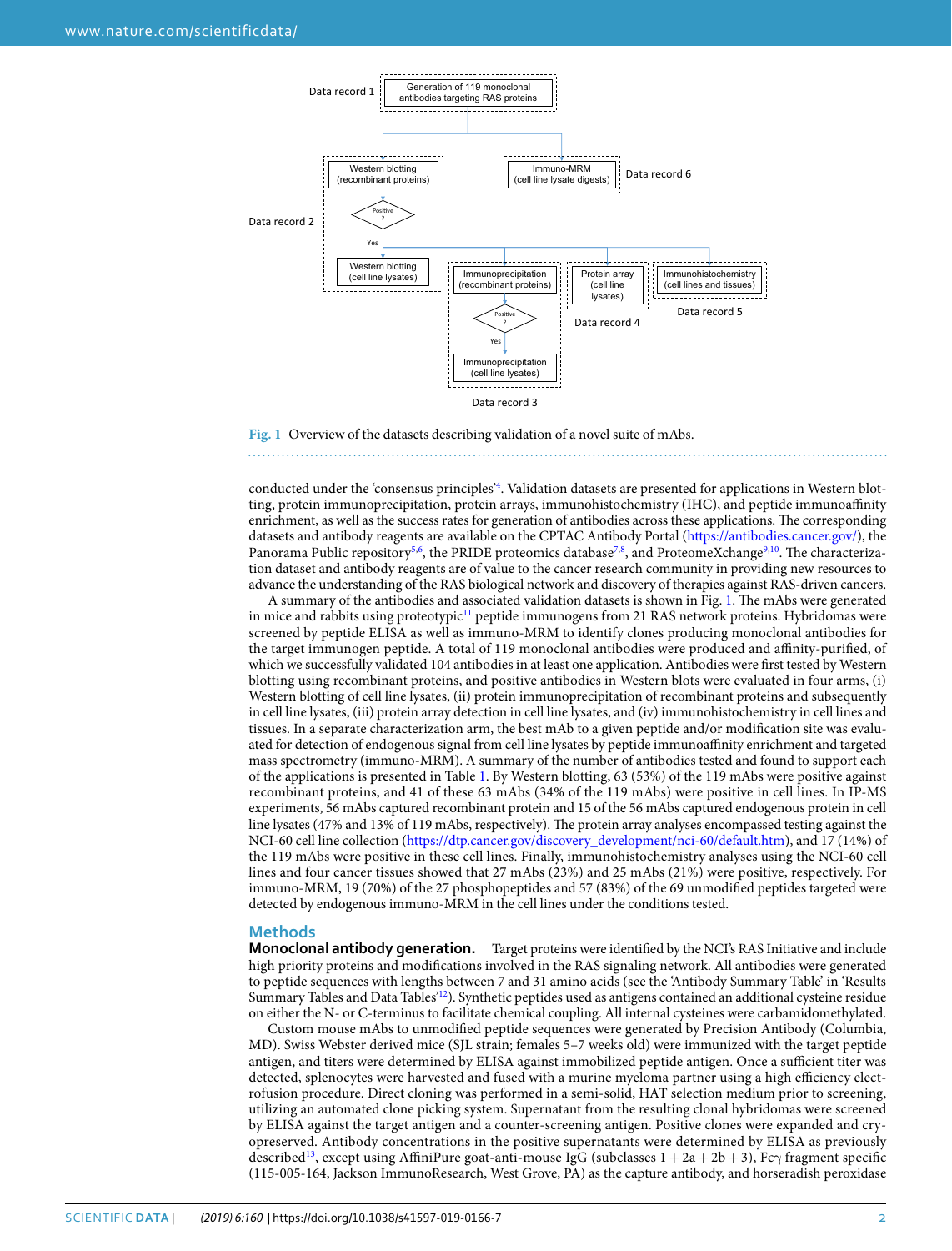<span id="page-2-0"></span>

| Data<br>record | Data record location                                                                                                                                                                                                                    | <b>Application</b>   | # Antibodies<br>tested | # Antibodies<br>positive | <b>Test matrix</b>     |
|----------------|-----------------------------------------------------------------------------------------------------------------------------------------------------------------------------------------------------------------------------------------|----------------------|------------------------|--------------------------|------------------------|
| 2              | 'Western blot data' <sup>12</sup> , and the 'Western'<br>Blot Results Summary Table' in 'Results<br>Summary Tables and Data Tables' <sup>12</sup>                                                                                       | Western blotting     | 119                    | 63                       | recombinant protein    |
| 2              | 'Western blot data' <sup>12</sup> , and the 'Western'<br>Blot Results Summary Table' in 'Results<br>Summary Tables and Data Tables' <sup>12</sup>                                                                                       | Western blotting     | 63                     | 41                       | cell lines             |
| 3              | PRIDE <sup>8</sup> ; the 'IP-MS Results Summary<br>Table' and the 'IP-MS Peptide and Protein<br>Intensity Table' in 'Results Summary Tables<br>and Data Tables <sup>212</sup>                                                           | Immunoprecipitation  | 61                     | 56                       | recombinant protein    |
| 3              | PRIDE <sup>8</sup> ; the 'IP-MS Results Summary<br>Table' and the 'IP-MS Peptide and Protein<br>Intensity Table' in 'Results Summary Tables<br>and Data Tables <sup>12</sup>                                                            | Immunoprecipitation  | 57                     | 15                       | cell lines             |
| 4              | 'Protein array data' <sup>12</sup> ; the 'Protein Array<br>Results Summary Table,' the 'Protein<br>Array Raw Data Table,' and the 'Protein<br>Array Normalized Data Table' in 'Results<br>Summary Tables and Data Tables' <sup>12</sup> | Protein array        | 62                     | 17                       | cell lines             |
| 5              | 'Tissue immunohistochemistry data' <sup>12</sup> ,<br>and the 'Immunohistochemistry Results<br>Summary Table' in 'Results Summary<br>Tables and Data Tables' <sup>12</sup>                                                              | Immunohistochemistry | 54                     | 27                       | cell lines and tissues |
| 6              | Panorama Public Repository <sup>6</sup> ,<br>ProteomeXchange <sup>10</sup> , and the 'Immuno-<br>MRM Results Table' in 'Results Summary<br>Tables and Data Tables' <sup>12</sup>                                                        | Immuno-MRM           | 104                    | 89                       | cell lines             |

**Table 1.** Summary of data records associated with validation of the novel suite of antibodies.

AffiniPure goat-anti-mouse IgG,  $F(ab')$  fragment specific (115-035-072, Jackson ImmunoResearch) as the detection antibody. The positive clones by ELISA were then screened using immuno-MRM.

Immuno-MRM screening was performed using sheep-anti-mouse IgG magnetic beads (112-02D, Invitrogen, Carlsbad, CA) to couple up to 1.0μg of mouse mAb (from supernatants). Each mAb supernatant was tested separately. A negative control contained 100μL of 1X PBS-0.01% CHAPS and 100μL of hybridoma growth medium (no mAb). The antibody-coupled beads were used to capture between 200 and 2000 fmol of light synthetic peptide (New England Peptide, Gardner, MA) in a background matrix of 10μg digested MCF10A lysate. Afer washing in PBS/0.01% CHAPS, the peptides were eluted in 25 μL of 3% acetonitrile-5% acetic acid-50 mM citrate containing heavy synthetic stable isotope-labeled peptides (at the same amount as the light peptides). All magnetic bead handling was performed using a KingFisher 96 magnetic bead handling platform (5400500, Thermo Scientific) equipped with a PCR magnet head. The elution plate was covered with chemically resistant sealing foil (T-3025-8B, BioExpress/VWR, Radnor, PA) and frozen at −80 °C until analysis by LC-MRM-MS. 10 μL of an eluate sample was injected per LC-MRM-MS experiment. The data were analyzed using Skyline<sup>[14](#page-9-13)</sup>, and the peak area ratio (light:heavy) was used to select the best one to four mAbs per peptide for production and purifcation.

Custom rabbit hybridoma mAbs to phosphopeptide antigens were generated by Abcam (Cambridge, MA). Each phosphopeptide antigen was conjugated to KLH, ovalbumin, and blue carrier protein using SMCC, and mixed with Freund's adjuvant. For each phosphopeptide antigen, two New Zealand white rabbits were immunized with KLH-conjugated peptide, followed by two injections with ovalbumin-conjugated peptide. The titers were tested using a peptide-MBS-BSA ELISA (MBS, m-maleimidobenzoyl-N-hydroxysuccinimide ester), and the best rabbit of a pair was immunized for a fnal boost using blue carrier protein-conjugated peptide, followed by splenectomy and hybridoma generation. The hybridoma primary clone supernatants were tested by peptide-MBS-BSA ELISA, and the mAb concentrations of positive supernatants were measured by ELISA as previously described<sup>15</sup>. The positive supernatants were then screened by immuno-MRM analogously to the mouse hybridomas, with the following main diferences: (i) the magnetic beads used were sheep-anti-rabbit IgG beads (112-04D, Invitrogen), and (ii) up to 0.5μg of rabbit mAb was used. Up to two best phospho-specifc and two best total mAbs (the latter recognizing both the phosphorylated and unmodifed peptides) per peptide target were advanced to subcloning, and peptide-MBS-BSA ELISA-positive subclones were screened by immuno-MRM. Up to one best phospho-specifc and two best total subclones per immunogen peptide were moved to production and purification. The selected hybridoma mAbs were cloned by LakePharma (San Carlos, CA) and Excel BioPharm (Burlingame, CA). A list of the mouse and rabbit antibodies that were generated and subsequently validated in at least one application can be found in Data Record 1 (see the 'Antibody Summary Table' in 'Results Summary Tables and Data Tables'[12](#page-9-11)).

**Cell lines and lysate generation.** Commercially available cell lines were obtained from the American Type Culture Collection (Manassas, VA). Tese included: the human mammary epithelial cell line MCF10A (CRL-10317); the human lung cancer cell lines H2122 (CRL-5985), H2444 (CRL-5945), H1792 (CRL-5895), and A549 (CCL-185); the human pancreatic cancer cell lines BxPC-3 (CRL-1687) and AsPC-1 (CRL-1682); the human cervical cancer cell line HeLa (CCL-2); and the human embryonic kidney cell line HEK293 (CRL-1573). Te MCF10A isogenic cell line stably transfected with a vector containing the activated G12V mutation in the KRAS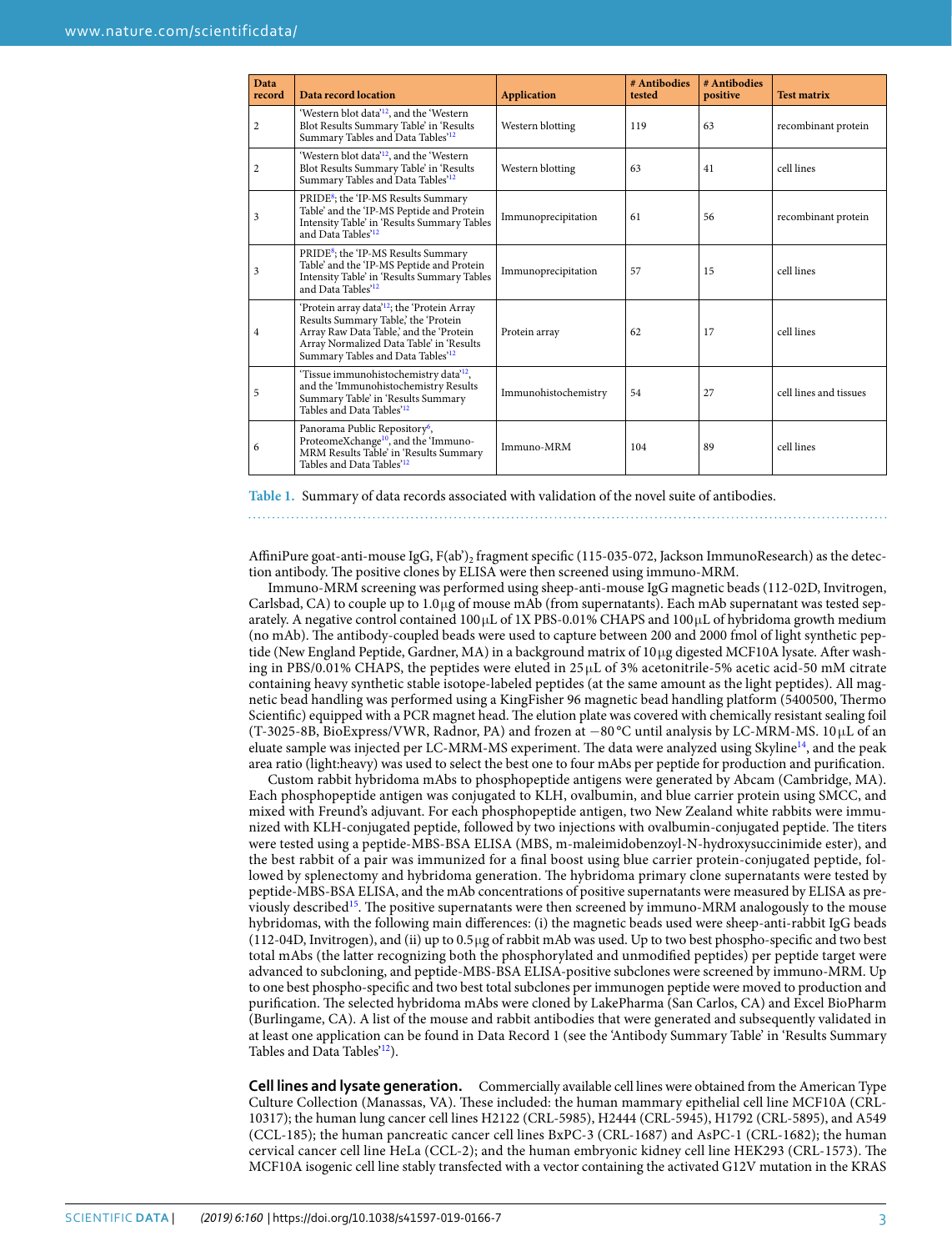gene (MCF10A-KRAS) and a control vector for wild type<sup>16</sup> (MCF10A-empty vector) were obtained from Dr. Sourav Bandyopadhyay's laboratory (UCSF, San Francisco, CA). All of the cell line identities were confrmed by DNA fngerprinting using STR (Short Tandem Repeats) CODIS (Combined DNA Index System) typing (below). The following growth media were used for the cell lines: MCF10A – DMEM/F12 1:1 (11320, Gibco) supplemented with sterile fltered 5% horse serum (16050, Gibco), 10μg/mL of insulin (I6634, Sigma, St. Louis, MO), 20ng/mL of EGF (AF-100-15, PeproTech, Rocky Hill, NJ), 0.5 μg/mL of hydrocortisone (H0888, Sigma), 100 ng/mL of Cholera toxin (C8052, Sigma), and 100 units/mL of penicillin-streptomycin (15140122, Gibco); H2122, H2444, H1792, A549, BxPC-3, and AsPC-1 – RPMI-1640 (11875, Gibco) supplemented with 10% heat-inactivated fetal bovine serum (FBS) (SH30071.03, Hyclone, or 16140071, Gibco), 1mM sodium pyruvate (11360, Gibco), and 100 units/mL of penicillin-streptomycin (15140, Gibco); HeLa and HEK293 – Eagle's Minimum Essential Medium (10370, Gibco) supplemented with 10% heat-inactivated FBS (SH30071.03, Hyclone), 1mM sodium pyruvate (11360, Gibco), 2 mM L-glutamine (25030, Gibco), and 100 units/mL of penicillin-streptomycin (15140, Gibco). All cell cultures were incubated at 37 °C, 5% CO<sub>2</sub>. As the HeLa and HEK293 cells approached 80% confluency, the growth medium was removed and cells were rinsed twice with D-PBS (14190, Gibco) then replaced with starvation medium (growth medium without FBS) overnight. The next day, HeLa cells were stimulated with 50 ng/ mL of EGF (AF-100-15, PeproTech) for 10 min in a 37 °C, 5% CO<sub>2</sub> incubator and HEK293 cells were treated with 100 nM of insulin (I6634, Sigma) for 10 min in a 37 °C, 5%  $CO_2$  incubator before the cells were harvested. The remaining cells were cultured to 80–90% confuency in regular growth medium before the cells were harvested.

At the end of the incubation time, EGF-stimulated HeLa cells and insulin-stimulated HEK293 cells were taken out of the 37 °C, 5%  $CO_2$  incubator, medium was removed, and adherent cells were rinsed with D-PBS. Freshly-prepared ice-cold urea lysis bufer (containing 6M urea (U0631, Sigma), 25 mM Tris (pH 8.0) (T2194, Sigma), 1mM EDTA (E7889, Sigma), 1mM EGTA (E0396, Sigma), 1% phosphatase inhibitor cocktail 2 (P5726, Sigma), 1% phosphatase inhibitor cocktail 3 (P0044, Sigma), and 1% protease inhibitor cocktail (P3840, Sigma)) was added directly to the attached cells and a cell lifer (3008, Corning, Tewksbury, MA) was used to scrape the cells of the plate. Tis cell lysate suspension was then transferred to a pre-cooled 50mL tube and sonicated twice for 12 seconds using a Sonic Dismembrator (Fisher, Model 100) at setting level 1. Lysates were transferred to microcentrifuge tubes, vortexed, and then cleared by centrifugation at  $20,000 \times g$  for 10 min at 4 °C. Supernatants were transferred to cryo-vials and stored in liquid nitrogen until use. The remaining cells (H2122, H2444, H1792, A549, BxPC-3, AsPC-1, MCF10A, MCF10A-KRAS, and MCF10A-empty vector) were harvested by removing the medium, rinsing adherent cells with D-PBS or warm 0.05% Trypsin-EDTA solution (25300062, Gibco), and detaching the cells from the culture vessel by adding warm 0.25% or 0.05% Trypsin-EDTA solution (25200 or 25300062, respectively, Gibco) and incubating for 3–10min at room temperature until the cells had lifed (cells that were difficult to detach were incubated at 37 °C, 5% CO<sub>2</sub>). Trypsin was inactivated by adding base growth medium with 5% horse serum or 10% FBS and the cells were transferred to pre-cooled 50 mL tubes, spun at  $400 \times$ g for 8 min at 4 °C to remove the medium, and washed twice with ice-cold D-PBS buffer. Freshly-prepared ice-cold urea lysis buffer (above) was added to the cell pellets and sonicated, cleared, and stored as above. The cell lysate protein concentration was measured using the Micro BCA Protein Assay Kit (23235, Thermo, Waltham, MA).

**DNA fngerprinting and short tandem repeat (STR) profles.** Short tandem repeat (STR) profles were generated for each of the cell lines. Allele profles are as follows:

MCF10A-KRAS and MCF10A-MT: Amelogenin: X; CSF1PO: 10, 12; D13S317: 8, 9; D16S539: 10, 12; D18S51: 18, 19; D19S433: 13, 15; D21S11: 28, 30; D2S1338: 21, 26; D3S1358: 14, 18; D5S818: 10, 13; D7S820: 10, 11; D8S1179: 14, 16; FGA: 22, 24; TH01: 8, 9.3; TPOX: 9, 11; vWA: 15, 17

H2122: Amelogenin: X; CSF1PO: 10; D13S317: 10; D16S539: 9, 12; D18S51: 19; D19S433: 14; D21S11: 33.2; D2S1338: 17; D3S1358: 15, 16; D5S818: 11, 12; D7S820: 8, 10; D8S1179: 13; FGA: 19, 26; TH01: 7, 9.3; TPOX: 9; vWA: 17

H2444: Amelogenin: X; CSF1PO: 12; D13S317: 11, 12; D16S539: 12; D18S51: 13; D19S433: 16, 17; D21S11: 28, 29; D2S1338: 20; D3S1358: 14; D5S818: 10; D7S820: 8, 10; D8S1179: 12, 13; FGA: 25; TH01: 9.3; TPOX: 11; vWA: 17

H1792: Amelogenin: X; CSF1PO: 10; D13S317: 12; D16S539: 10, 11; D18S51: 15, 17; D19S433: 14; D21S11: 31; D2S1338: 19; D3S1358: 15; D5S818: 12; D7S820: 8, 11; D8S1179: 12, 15; FGA: 22, 24; TH01: 7; TPOX: 11; vWA: 14, 16

A549: Amelogenin: X, Y; CSF1PO: 10, 12; D13S317: 11; D16S539: 11, 12; D18S51: 14, 17; D19S433: 13; D21S11: 29; D2S1338: 24; D3S1358: 16, 20; D5S818: 11; D7S820: 8, 11; D8S1179: 13, 14; FGA: 23; TH01: 8, 9.3; TPOX: 8, 11; vWA: 14

BxPC-3: Amelogenin: X; CSF1PO: 13; D13S317: 11; D16S539: 9, 11; D18S51: 12; D19S433: 13, 16.2; D21S11: 29; D2S1338: 17, 19; D3S1358: 14, 16; D5S818: 11; D7S820: 10, 13; D8S1179: 13; FGA: 20, 21; TH01: 9; TPOX: 8; vWA: 14, 18

AsPC-1: Amelogenin: X; CSF1PO: 10, 13; D13S317: 9, 12; D16S539: 11; D18S51: 18; D19S433: 14; D21S11: 28, 30; D2S1338: 22, 23; D3S1358: 16; D5S818: 12; D7S820: 12, 13; D8S1179: 13, 15; FGA: 24; TH01: 7, 9.3; TPOX: 8, 10; vWA: 17

HeLa: Amelogenin: X; CSF1PO: 9, 10; D13S317: 12, 14; D16S539: 9, 10; D18S51: 16; D19S433: 13, 14; D21S11: 27, 28; D2S1338: 17; D3S1358: 15, 18; D5S818: 11, 12; D7S820: 8, 12; D8S1179: 12, 13; FGA: 18, 21; TH01: 7; TPOX: 8, 12; vWA: 16, 18

HEK293: Amelogenin: X; CSF1PO: 11, 12; D13S317: 12; D16S539: 9, 13; D18S51: 17; D19S433: 15, 18; D21S11: 28, 30.2; D2S1338: 19; D3S1358: 15; D5S818: 8, 9; D7S820: 11, 12; D8S1179: 12, 14; FGA: 23; TH01: 7, 9.3; TPOX: 11; vWA: 16, 19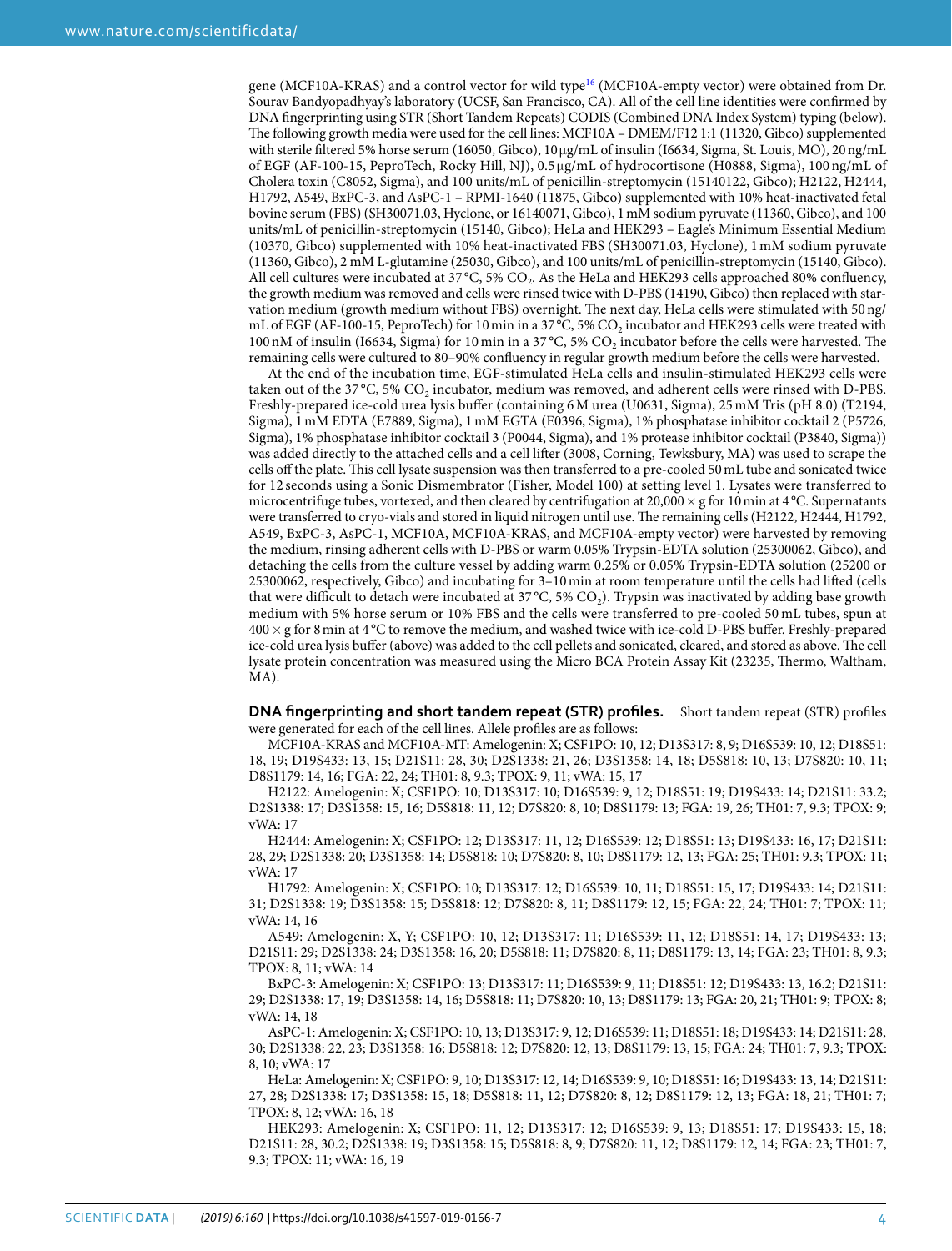**Validation of antibodies in Western blotting.** Western blot analyses were performed using recombinant proteins, and mAbs that were positive in these experiments were subsequently tested using cell line lysates. Recombinant proteins were obtained from Origene (Rockville, MD) and Novus Biologicals (Littleton, CO); see 'Western blot data'[12](#page-9-11) for catalog numbers. MCF10A-KRAS and BxPC-3 cell lines were cultured and lysed as above, with the following modifications. Cell pellets ( $\sim 5 \times 10^7$  cells) were suspended in 1 mL of M-PER (Mammalian Protein Expression Reagent, 78501, Pierce) and then mechanically disrupted in a small Dounce homogenizer (using 5 up & down strokes). Lysates were then centrifuged at  $1700 \times g$  for 10 min (4000 rpm in an Eppendorf 5810R centrifuge using a F45-30-11 rotor). Pellets were discarded, and supernatants were analyzed for protein concentration using a standard Bradford assay. Western immunoassays were performed using the Wes system (ProteinSimple, San Jose, CA) according to the manufacturer's protocol and as described previously<sup>17</sup>, with the following modifcations. Fluorescent Master Mix was prepared using 1 part 5x Fluorescent Mix and 5 parts protein preparation (recombinant protein at  $1 \mu g/mL$ , lysates at 200 μg/mL), and 2 ng of recombinant protein or 400ng of lysate were injected per experiment. Primary antibodies were diluted in 1X PBS to a concentration of 1µg/mL, then diluted 1:5 in 1x SignaLOCK Blocking Solution (50-58-00, SeraCare, Milford, MA). The Antibody Diluent Time was changed from 5 min to 30min, and the Detection Profle was changed from 7 exposures to 8 exposures (1, 5, 15, 30, 60, 120, 240, and 480 seconds). Data from antibody validation by Western blotting are found in Data Record 2 (see the 'Western Blot Results Summary Table' in 'Results Summary Tables and Data Tables<sup>'[12](#page-9-11)</sup> and 'Western blot data<sup>'12</sup>).

**Validation of antibodies in protein immunoprecipitation (IP).** Protein IP-MS analyses were performed by Poochon Scientific (Frederick, MD) on 61 mAbs that were positive by Western blotting against recombinant proteins. The antibodies were first tested by IP-MS against recombinant proteins by grouping the antibodies into nine multiplexed groups with six or seven mAbs per group (see the 'IP-MS Results Summary Table' in 'Results Summary Tables and Data Tables'[12\)](#page-9-11). Fify-six mAbs with positive immunoprecipitation using recombinant proteins were subsequently tested by IP-MS using MCF10A-KRAS and MCF10A-empty vector cell lysates.

The MCF10A-KRAS and MCF10A-empty vector cells were grown as described above and lysed as follows. Total protein was extracted from each cell type by adding 1.0 mL of ice-cold RIPA lysis buffer (89900, Thermo Fisher Scientifc) containing 10 μL of freshly-added protease inhibitor cocktail (P8340-5 mL, Sigma) to a cell pellet ( $12 \times 10^7$  cells) and incubating on ice for 30 min. The cells were further disrupted and homogenized by sonication (10 cycles, 10 seconds on and 10 seconds of and 15% output per cycle) using Fisher Scientifc Sonic Dismembrator model 500, while taking care not to raise the temperature of the lysate, followed by 30min of incubation on ice. The lysates were centrifuged at 15,300  $\times$  g for 15 min at 4 °C, and the supernatant was transferred to a new microcentrifuge tube. The protein concentration was determined using BCA Reducing Reagent compatible assay kit (Thermo Fisher Scientific). The MCF10A-KRAS and MCF10A-empty vector lysates' protein concentrations were 4.95mg/mL and 3.83mg/mL, respectively.

Each multiplexed mAb IP group (5μg per antibody) was incubated with a master mix of the 19 recombinant proteins (0.5μg per protein), or with 1mL of each cell lysate in PBS-0.1% Tween-20 for 2hours at 4 °C. Following incubation, 50 μL of Protein A/G agarose beads (1861760, Pierce) was added to each IP group tube, and the mixtures were incubated overnight at 4 °C. The beads were pelleted by centrifugation at  $110 \times g$  for 3 min, and the supernatants were discarded. The bead pellets from the IPs using recombinant proteins were washed 3 times with 1X PBS containing 0.2% Tween-20, with repeating the centrifugation step each time. IPs from cell lysates were washed with 1X RIPA bufer. Afer the fnal wash, the supernatants were aspirated and discarded, and the pellets were re-suspended in 40 μL of 2X electrophoresis sample bufer (NuPAGE LDS Sample Bufer, NP0007, Invitrogen/Life Technologies, 100mM Tris pH 6.8, 40mM DTT, 2% SDS, 20% glycerol, 0.2% bromophenol blue). Negative controls consisted of 50μL of the Protein A/G beads and the 19-protein master mix (0.5μg per protein) or cell lysates without adding antibodies.

Each sample in LDS sample buffer was heated at 95 °C for 10 min and fractionated using SDS-PAGE (NuPAGE™ 4–12% Bis-Tris protein gel, NP0322BOX, Life Technologies) with a MES SDS running bufer. Each IP sample was split over 2 gel lanes, yielding two sample processing duplicates from this point forward. The gels were stained with SimplyBlue™ SafeStain (LC6065, Life Technologies) for 1 hour with gentle shaking and then washed with deionized water. All protein bands were cut out of the gel, diced into 1-2 mm<sup>2</sup> pieces, and placed into a 1.5 mL centrifuge tube. The gel pieces were de-stained by washing two times in  $100 \mu$ L of 25 mM NH<sub>4</sub>HCO<sub>3</sub>/50% acetonitrile for 10 min at room temperature and discarding the supernatant. The gel pieces were completely dried using a SpeedVac, and then reduced using  $10 \text{ mM DTT}$  in  $25 \text{ mM NH}_4\text{HCO}_3$  (enough to cover the gel pieces) at 56 °C for 1 hour. After cooling to room temperature, the supernatants were removed and 50  $\mu$ L of 55mM iodoacetamide was added to the gel pieces and incubated in the dark for 45min at room temperature. The supernatants were discarded, and the gel pieces were washed by adding  $25 \text{ mM NH}_4$ HCO<sub>3</sub> (enough to cover the gel pieces) and incubating for 10 min at room temperature. The supernatants were removed and the gels were dehydrated twice by adding 25 mM NH<sub>4</sub>HCO<sub>3</sub>/50% acetonitrile (enough to cover) and then incubating for 10 min at room temperature. The gel pieces were then dried to completeness using a SpeedVac. The samples were then enzymatically digested by adding 12.5 ng/μL trypsin (Pierce<sup>™</sup> Trypsin Protease, MS Grade, 90057, Thermo Fisher Scientific) in 25 mM  $NH_4HCO_3$  to each tube (enough to cover the gel pieces) and rehydrating the gel pieces for 30 min at 4 °C. Excess trypsin solution was removed to reduce the amount of auto-digested trypsin in the fnal samples, and the gel pieces were washed briefly with  $50 \mu$ L of  $25 \text{ mM NH}_4$ HCO<sub>3</sub>. The wash solution was discarded, the gel pieces covered with 25 mM  $NH_4HCO_3$ , and the samples incubated overnight at 37 °C. The protein digest supernatants were then transferred to clean 1.5mL centrifuge tubes, and 50% acetonitrile/0.5% formic acid was added to the left-over gel pieces (enough to cover them). The gel pieces were incubated at room temperature for 30 min, and then the supernatants were pooled with their respective protein digest supernatants. The digests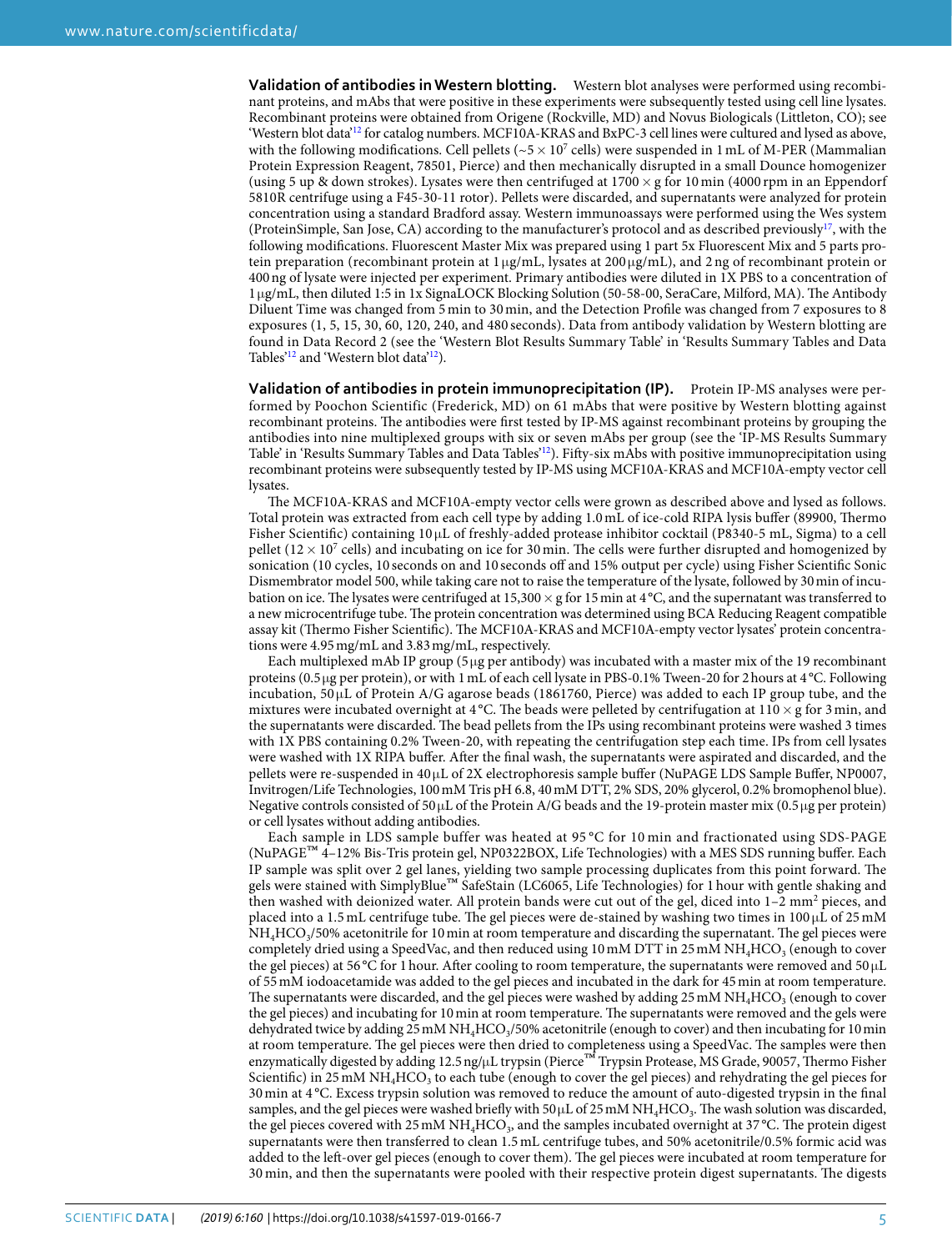were dried to 5–10 $\mu$ L using a SpeedVac, and then 15 $\mu$ L of 0.1% formic acid was added to each digest. The digests were desalted using C18 Zip-Tips (ZTC18S960, Millipore) before LC-MS/MS analysis. For LC-MS/MS, the fnal samples were in 20 μL of 0.1% formic acid, and 16 μL was injected per LC-MS/MS analysis. A positive control consisted of a mix of the 19 protein targets (25ng/target) that was digested the same way.

The LC-MS/MS analyses were carried out using a Thermo Scientific Q-Exactive hybrid Quadrupole-Orbitrap Mass Spectrometer and a Thermo Dionex UltiMate 3000 RSLCnano System. Each IP digest (16μL) was loaded onto a peptide trap cartridge column (160454, Thermo Fisher Scientific) at a flow rate of 5μL/min. The trapped peptides were eluted onto a reversed-phase 20 cm C18 PicoFrit column (ProteoPep 2, New Objective) using a linear gradient of acetonitrile (3-36%) in 0.1% formic acid over 60 min at a flow rate of 0.3μL/min. The Q-Exactive was equipped with a Nanospray Flex Ion Source ES071 (Thermo Fisher Scientific), and a spray voltage of 1.8kV and a capillary temperature of 250 °C were applied. The Q-Exactive instrument was operated in the data dependent mode to automatically switch between full scan MS and MS/MS acquisition. Survey full scan MS spectra (m/z 300–1800) were acquired in the Orbitrap with the resolution set to 70,000 (m/z 200) afer accumulation of ions to a  $1 \times 10^6$  target value based on predictive automatic gain control (AGC). Dynamic exclusion was set to 20 seconds. The 15 most intense multiply charged ions ( $z \geq 2$ ) were sequentially isolated and fragmented in the octopole collision cell by higher-energy collisional dissociation (HCD) using a normalized HCD collision energy of 28% with an AGC target of  $1\times10^5$  and a maximum injection time of 100 milliseconds at a 17,500 resolution.

Raw MS/MS spectra from the analysis were searched against reviewed Human Universal Protein Resource (UniProt) sequence database release 2016\_01 using MaxQuant/Andromeda<sup>[18](#page-9-17)</sup>. The search was performed with tryptic enzyme constraint set for up to two missed cleavages, oxidized methionine, phosphorylated serine, threonine, and tyrosine set as variable modifcations, and carbamidomethylated cysteine set as a static modifcation. Peptide MH+ mass tolerances were set at 20 ppm. The overall peptide FDR was set at ≤1%. Data from immunoprecipitation characterization by LC-MS can be found in Data Record 3<sup>8</sup> (see also the 'IP-MS Results Summary Table' and the 'IP-MS Peptide and Protein Intensity Table' in 'Results Summary Tables and Data Tables'[12](#page-9-11)).

**Validation of antibodies by protein array analysis.** Protein array analyses were performed using NCI-60 cell lines obtained from the Cancer Research Technology Program at NCI-Frederick and the MCF10A-KRAS cell line. 62 purified monoclonal antibodies that had been positive by Western blotting using recombinant proteins were tested in the protein array analyses (one mAb had not been cloned when these protein array experiments were performed, hence it was not tested here). The NCI-60 and MCF10A-KRAS cell lines were collected at the log phase growth and protein prepared by resuspending cell pellets in T-PER (78510, Pierce Biotechnology, Rockford, IL) per the manufacturer's recommendations; total protein concentration was measured by BCA Protein Assay kit (23225, Pierce). Quantifcation of protein expression values was performed by well-based reverse phase protein array (RPPA) as previously reported<sup>[19,](#page-9-18)20</sup>. Briefly, five microliters (2000 ng-50 ng/well) of MCF10A-KRAS or NCI-60 cell line antigens in PBST (1X PBS, 0.1% Tween-20) were applied onto 96-well Multi-Spot<sup>™</sup> plates (MA2400 96 HB Plate, Meso Scale Discovery, Gaithersburg, MD). The plates were allowed to dry at room temperature for 2hours. Prior to primary antibody incubation, the antigen-coated plates were blocked with 5% non-fat dry milk in PBST for 1hour at room temperature. Target-specifc antibodies were diluted (160–240ng/mL) with 5% BSA in PBST. For each cell line, 25 μL of antibody were added and incubated overnight at 4 °C. The plates were washed with PBST and followed by a 90 min incubation with goat anti-mouse<br>or anti-rabbit SULFO-TAG™ antibodies (Meso Scale Discovery) at a dilution of 1:2000 (0.5µg/mL) containing<br>5% non 5% non-fat dry milk in PBST. Plates were washed, and MSD-T read bufer was added to the plate to detect binding signals using Sector Imager 2400 reader (Meso Scale Discovery). PBST-coated wells were included on each plate as a control of non-specifc binding. For each mAb, the electrochemical luminescence value of each cell line was normalized by the average value of the 60 cell lines, and the resulting normalized values were in turn normalized to a mean equal to 1.0 and a standard deviation of 0.5. The resulting values are plotted in bar graphs (see 'Protein array data $^{12}$ ). Based on the normalization that had set the standard deviation to 0.5, detection of a protein in a cell line was deemed positive, positive (weak), or negative if the normalized value was above 1.5, between 0.5 and 1.5, or below 0.5, respectively, indicated by green, grey, and red bars in the bar graphs. Final antigen-antibody concentration was established through preliminary testing (data not shown). Only antibodies that showed a linear correlation of signal expression and protein concentration in the MCF10A-KRAS control cell line were screened against the entire NCI-60 panel. Data from protein array characterization can be found in Data Record 4 (see the 'Protein Array Results Summary Table,' the 'Protein Array Raw Data Table,' and the 'Protein Array Normalized Data Table' in 'Results Summary Tables and Data Tables'<sup>[12](#page-9-11)</sup>, and 'Protein array data'<sup>12</sup>).

**Validation of antibodies in cell and tissue immunohistochemistry.** 54 purifed cloned monoclonal antibodies that tested positive by Western blotting using recombinant proteins were tested in the IHC analyses (eight rabbit mAbs that had been negative in the protein array analyses were not tested by IHC). NCI-60 cell microarray (CMA) and breast, ovary, colon, and lung tissue microarray (TMA, MTA-6A $^{20}$ ) blocks were constructed using a tissue arrayer (Pathology Devices, Westminster, MD). Briefy, slides were reviewed by a pathologist, and areas containing a desired category were annotated on the hematoxylin and eosin (H&E) slides. Cylindrical tissue cores of 1.0mm diameter were then taken from the corresponding regions of the parafn blocks and transplanted into a recipient paraffin block.

For IHC staining, all parafn-embedded CMA/TMA sections were cut at 5-micron thickness, deparafnized through xylene and rehydrated with graded ethanols. Antigen retrieval was performed with a steamer (Black & Decker, Towson, MD) with heat induced epitope retrieval pH 10.0 citrate bufer (S3307, Dako, Carpinteria, CA) for 20 min at 80 °C. Endogenous peroxidase activity was blocked with 3%  $H<sub>2</sub>O<sub>2</sub>$  for 10 min followed by primary antibody incubation at optimized dilution (above) for 2hours at room temperature. Subsequently, sections were labeled with biotinylated link secondary enzyme conjugated streptavidin (LSAB) (K0675, Dako) for 30min,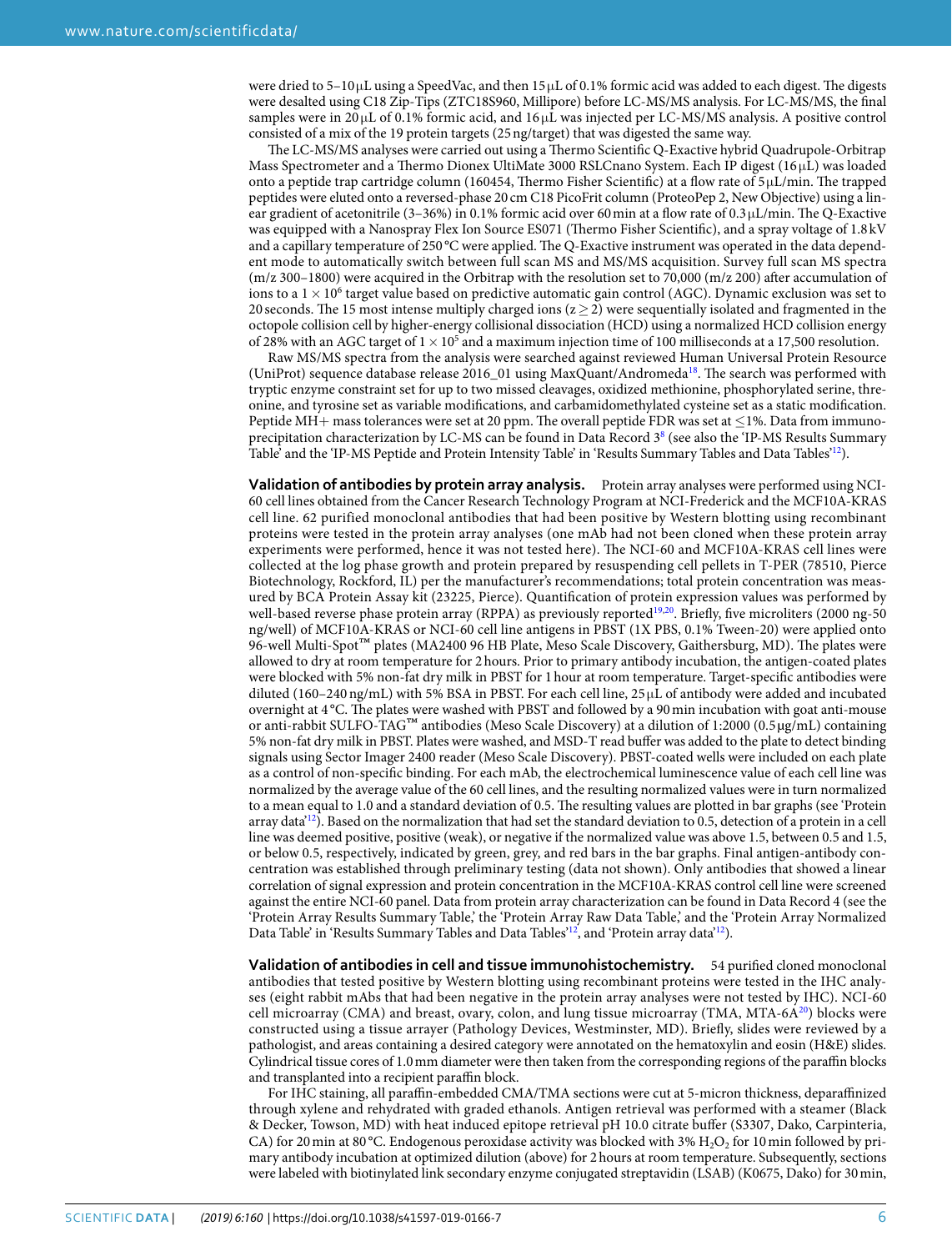visualized with 3,3-diaminobenzadine (K3468, Dako) for 10min, hematoxylin (72711, Termo Fisher Scientifc) counterstained, washed, dehydrated with anhydrous ethanols, cleared in xylene, and coverslipped. (The slides were stained using an automated system (Dako Autostainer model LV-1), with the machine dispensing 300 μL of solution per slide, then counterstained using a Leica Autostainer model XL (Leica Biosystems, Bufalo Grove, IL).) Negative control samples were processed the same way, yet without primary antibody.

IHC evaluation was based on the subcellular localization (nuclear, cytoplasmic, membranous, and/or combination) in the cell type of interest and the overall intensity of staining. Staining was characterized as none, weak, moderate, and strong for each core. Optimum antibody titration was defned as maximum dynamic range of signal (negative to positive) across the diversity of cell lines at the minimum dilution to achieve this staining pattern. Based on the NCI-60 CMA titration scale, similar conditions were used to stain the tissue array MTA-6A. Data from immunohistochemistry characterization can be found in Data Record 5 (see the 'Immunohistochemistry Results Summary Table' in 'Results Summary Tables and Data Tables'[12](#page-9-11); tissues that had positive staining are illustrated in 'Tissue immunohistochemistry data['12\)](#page-9-11).

**Characterization of endogenous peptide detection by immuno-MRM.** The detection of endogenous peptides by immuno-MRM was tested in digested protein lysates from a combination of the following cell lines (above): (1) a 1:1:1:1 pool (by protein mass) of H2122, H2444, BxPC-3, and AsPC-1 (termed "4 RAS cell line mix" in the 'Immuno-MRM Results Table' in 'Results Summary Tables and Data Tables'[12](#page-9-11)); (2) MCF10A-KRAS; (3) A549; (4) H1792; (5) EGF-stimulated HeLa; and (6) insulin-stimulated HEK293. For testing mouse mAbs to unmodifed peptide targets, an input of 75 or 100μg of digested lysate was used (indicated in the 'Immuno-MRM Results Table' in 'Results Summary Tables and Data Tables'[12](#page-9-11)); for testing rabbit mAbs and for testing mouse mAbs that can capture phosphopeptides (see Data Record 6 below), 500μg of digested lysate was used. Enzymatic digestion was performed as follows. Lysates were reduced by adding TCEP (77720, Thermo) to a final concentration of 6% (v/v), with incubation at 37 °C for 30min with shaking. Reduced lysates were alkylated by iodoacetamide (IAM, A3221, Sigma, or 90034, Pierce) at a fnal concentration of 40mM with incubation in the dark at room temperature for 30 min. The mixture was diluted 1:10 with 100 mM Tris, pH 8 (T2694, Sigma) and sequencing-grade trypsin (V511X, Promega, Madison, WI) was added at a ratio of 1:50 (enzyme:protein mass), and incubated at 37 °C with shaking. Afer two hours, a second trypsin aliquot was added at a 1:100 ratio (enzyme:protein mass) and incubated overnight at  $37^{\circ}$ C with shaking. The trypsin activity was then quenched with 20% formic acid (1.11670.1000, EMD Millipore, Burlington, MA) for a fnal concentration of 1% by volume. Digested cell lysates were desalted on Oasis HLB 96-well plates (60 mg, 186000679 or 30 mg, WAT058951, Waters, Milford, MA) using a Positive Pressure-96 Processor Manifold (186006961, Waters) and peptides were eluted from the plates with  $3 \times 0.4$  mL of 0.1% formic acid in 50% acetonitrile. The digests were lyophilized and resuspended in 1X PBS (BP399-20, Fisher) + 0.01% CHAPS (28300, Thermo Scientific) to a concentration of 2.5 mg/mL, and 1 M Tris, pH 8.0 (T2694, Sigma) was added to adjust the pH to 7–8.

For immunoafnity enrichment, the mAbs were coupled to 1 μm Protein G magnetic beads (custom-made, Dynabeads® MyOne Protein G, supplied as 30mg/mL in PBS with 0.02% sodium azide, Life Technologies) at an antibody-to-bead ratio of 1.0 μg antibody to 2.0 μL beads. Immunoafnity enrichment using hybridoma supernatants or purifed mAbs were performed similarly as described for the screening experiments (above). Negative control samples for all endogenous characterization experiments were prepared using the same digest amounts and bead volumes with no mAbs.

Detection of the target peptides in the elution buffer of the enriched samples was performed by positive ion multiple reaction monitoring mass spectrometry on a QTRAP mass spectrometer (Sciex) interfaced to an Eksigent nano-HPLC system. Mobile phases A and B consisted of 0.1% formic acid (1.11670.1000, EMD Millipore) in water (W6-4, Fisher Scientifc), and 0.1% formic acid in 90% acetonitrile (A955–4, Fisher Scientifc) in water, respectively. Peptides were loaded onto a trap column (Acclaim PepMap 100 C18, 5 μm, 100Å, 160454, Dionex, Sunnyvale, CA; or ReproSil-PUR C18AQ, 3μm, 804-00016, AB Sciex) and eluted from the nano-analytical column (ReproSil-PUR C18-AQ, 3μm, Dr. Maisch GmbH, Ammerbuch, Germany; or ChromXP C18-CL,  $3\mu$ m, 804-00001, AB Sciex) using a linear gradient of 0-60% B at 300 nL/min. The mass spectrometer was operated in positive ion mode. The resolutions for Q1 and Q3 were set to Unit, the settling time was set to 0 msec, and the pause between mass ranges was set to 3.000 msec. Methods consisted of unscheduled MRM acquisition if they contained less than ~300 transitions. Transitions were scheduled if the number exceeded ~300 total transitions in a method. Data from antibody characterization of endogenous detection by immuno-MRM can be found in Data Record 6[6,](#page-9-5)[10](#page-9-9) (see also the 'Immuno-MRM Results Table' in 'Results Summary Tables and Data Tables'<sup>[12](#page-9-11)</sup>).

#### **Data Records**

To address the need for high quality affinity reagents for RAS-related proteins, we generated a suite of monoclonal antibodies to multiple unmodified and phosphorylated peptides from 20 proteins and 27 phosphopeptides. The characterization data and reagents for the RAS antibody resource are distributed among 6 data records, organized by assay type. The files associated with each Data Record are available in the public repositories cited in each of the following sections.

**Data Record 1: Resource of antibody reagents.** Data Record 1 is displayed in the 'Antibody Summary Table' in 'Results Summary Tables and Data Tables'[12](#page-9-11) and contains a list of all validated antibodies, including the type of antibody (mouse or rabbit), target gene symbol, and immunogen peptide sequence. Links to information for each antibody are available via the CPTAC Antibody Portal (<https://antibodies.cancer.gov/>). The publicly-available portal contains all the characterization datasets referenced below including a link to the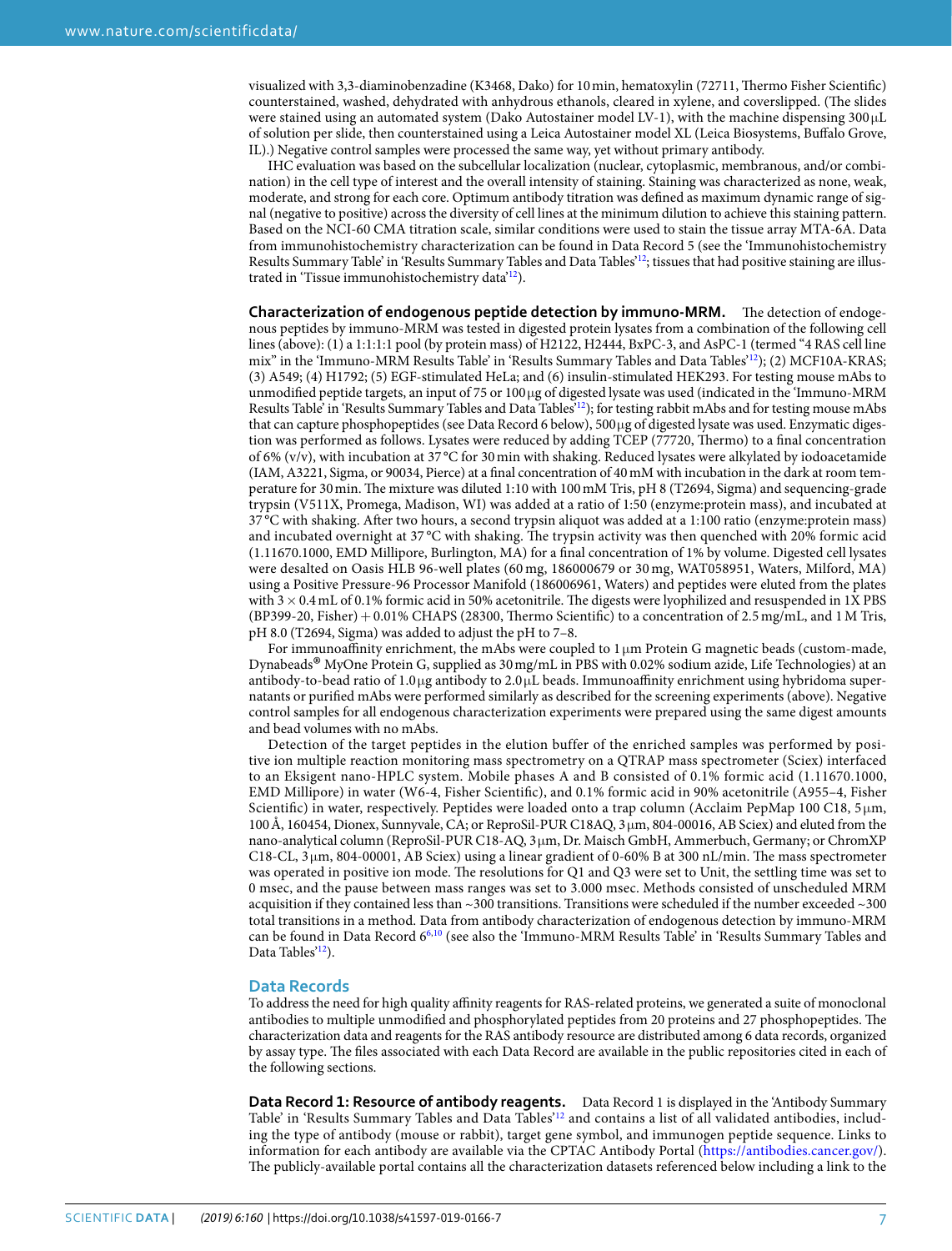University of Iowa's Developmental Studies Hybridoma Bank (<http://dshb.biology.uiowa.edu/>) for availability of the research antibodies.

To generate a resource of afnity reagents we attempted mouse monoclonal antibodies to 96 unmodifed peptides and rabbit monoclonal antibodies to 25 phosphopeptides. In total there were 21 proteins covered in the combined target list. Following immunization with the target peptide, we used peptide-based immuno-MRM to screen for antibodies from the best performing subclones. Synthetic light peptides were spiked into a background digest matrix and isolated by overnight incubation with the antibodies. The response was measured by MRM mass spectrometry by measuring the ratio of light peptide to heavy synthetic peptide (spiked into the sample following the capture). A positive response was determined by a ratio greater than that measured in a negative control sample (i.e. captured with no antibody). Based on this screening, we successfully identifed mouse mAbs to 64 unmodifed peptides (67% of the original 96 unmodifed peptide immunogens), and 19 phosphopeptides (76% of the original 25 phosphopeptide immunogens). Because antibodies from multiple subclones were purifed for some targets, a total of 119 mAbs were produced and purifed. Validation testing in the applications indicated in this study produced 104 mAbs (78 mouse mAbs and 26 rabbit mAbs) validated in at least one application. The 15 mAbs that were produced and failed to achieve validation status in this study fall under two categories: (1) they had insufficient sensitivity for endogenous detection, or (2) there is another antibody to the same peptide sequence that featured superior performance.

**Data Record 2: Western blotting.** Western blot images are presented in 'Western blot data'<sup>12</sup>, and a table summarizing the data is presented in the 'Western Blot Results Summary Table' in 'Results Summary Tables and Data Tables'<sup>[12](#page-9-11)</sup>. All available Western blot data are available via the CPTAC Antibody Portal [\(https://antibodies.](https://antibodies.cancer.gov/) [cancer.gov/](https://antibodies.cancer.gov/)).

The utility of the monoclonal anti-peptide antibodies for Western blotting was assessed using a Wes capillary electrophoresis platform. The antibodies were tested in two stages. First, antibodies were tested for detection of purifed recombinant proteins, and antibodies that tested positive against recombinant proteins were subsequently tested in lysates from the MCF10A-KRAS breast cancer epithelial or the BxPC-3 pancreatic adenocarcinoma cell line. Blots were deemed positive if a band at the expected molecular weight (given by the vendor for the recombinant proteins or based on the molecular weight reported in UniProt) was observed. Overall, 63 (53%) of the 119 antibodies were positive against recombinant proteins using Western blotting. Of the 63 positives, 41 were also successful in detecting endogenous protein (for 17 proteins) in the cell lysates that were tested (see the 'Western Blot Results Summary Table' in 'Results Summary Tables and Data Tables'[12](#page-9-11)).

**Data Record 3: Immunoprecipitation.** The 'IP-MS Results Summary Table' in 'Results Summary Tables and Data Tables'[12](#page-9-11) lists the antibodies that were tested in the immunoprecipitation experiments, and the 'IP-MS Peptide and Protein Intensity Table' in 'Results Summary Tables and Data Tables'[12](#page-9-11) lists all the peptide sequences and proteins that were identified in the IP-MS experiments. The mass spectrometry proteomics data have been deposited to the ProteomeXchange Consortium via the PRIDE[7](#page-9-6) partner repository with the dataset identifer PXD012130<sup>8</sup>.

61 of the antibodies that were positive in Western blotting using recombinant proteins were tested in immunoprecipitation-shotgun mass spectrometry. The experiments were performed using recombinant proteins, the MCF10A-KRAS cell line, and an MCF10A-empty-vector cell line. The antibodies were grouped into nine multiplexed groups and used to capture target proteins from a pool of recombinant proteins. Positive immunoprecipitation was determined by detection of peptides to the target protein in the LC-MS/MS analysis of the pull-downs. In total, 56 mAbs successfully captured recombinant protein. The positive mAbs were applied to immunoprecipitation of protein from cell lysates and analyzed by LC-MS/MS. We found positive detection of endogenous peptides from seven target proteins for 15 mAbs.

**Data record 4: Protein array.** The 'Protein Array Results Summary Table' in 'Results Summary Tables and Data Tables['12](#page-9-11) summarizes the protein array analyses for each antibody tested, and the 'Protein Array Raw Data Table' and the 'Protein Array Normalized Data Table' in 'Results Summary Tables and Data Tables['12](#page-9-11) show the non-normalized and normalized electrochemical luminescence values for each positive antibody, respectively. The 'Protein array data'<sup>12</sup> file illustrates the normalized data as bar graphs. Results for Data Record 4 are available via the CPTAC Antibody Portal (<https://antibodies.cancer.gov/>).

The antibodies were characterized for application in protein array analyses using 62 of the Western-blot-positive mAbs. For these experiments, and for the immunohistochemistry experiments below, purifed mAbs from recombinant clones of the hybridomas were used, since these purifed mAbs showed less background binding than the purifed mAbs that were produced from the hybridomas (data not shown). Cell lysates from the NCI-60 cell line collection and the MCF10A-KRAS cell line were dried on plates in a well-based reverse phase protein array format. Antibodies were added to the wells and allowed to incubate overnight, and binding signals were detected using tagged anti-mouse or anti-rabbit antibodies. Detection of a protein in a cell line was deemed positive, positive (weak), or negative if the normalized value was above 1.5, between 0.5 and 1.5, or below 0.5, respectively, indicated by green, grey, and red bars in the bar graphs in 'Protein array data'[12](#page-9-11). Overall, 17 mAbs were positive in the NCI-60 cell lines and 16 mAbs were positive in the MCF10A-KRAS cell line (to 11 proteins).

**Data record 5: Immunohistochemistry.** The 'Immunohistochemistry Results Summary Table' in 'Results Summary Tables and Data Tables'[12](#page-9-11) summarizes the immunohistochemistry analyses for each antibody tested, and the 'Tissue immunohistochemistry data['12](#page-9-11) fle displays the positive tissue immunohistochemistry results. All of the NCI-60 cell line and tissue IHC data are available on the Antibody Portal ([https://antibodies.cancer.gov/\)](https://antibodies.cancer.gov/).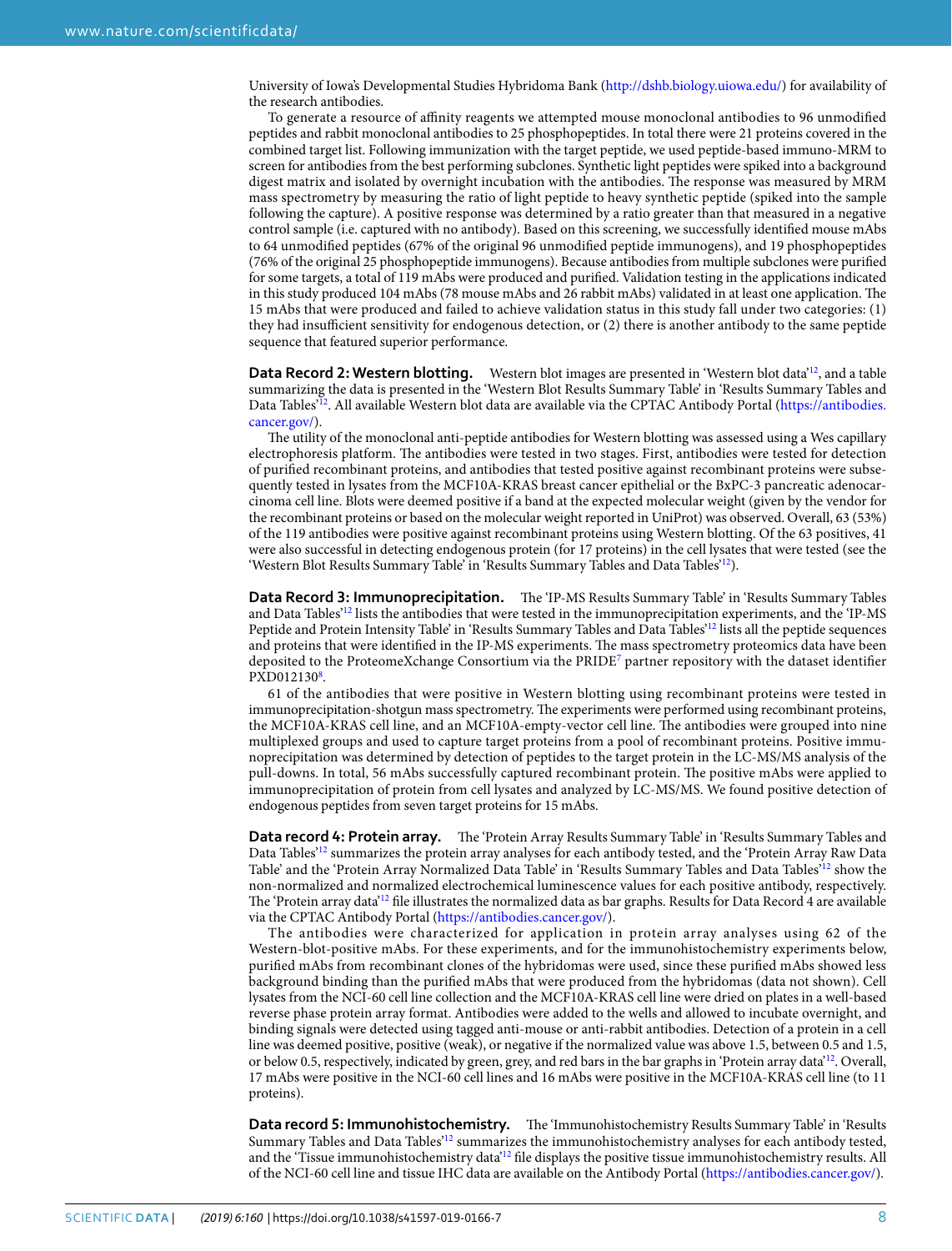The antibodies were evaluated for immunohistochemistry using the NCI-60 cell lines and ovarian, colon, lung, and breast cancer tissue samples. A total of 54 mAbs (eight mAbs that were negative by the protein array analyses were not included in the IHC analyses) were tested and evaluated for positive staining. In summary, 27 of the 54 mAbs were positive in these experiments (covering 13 proteins).

#### **Data Record 6: Peptide immunoafnity enrichment and mass spectrometry (immuno-MRM).**

The list of antibodies with successful detection of endogenous peptides in the cell line lysates tested is available in the 'Immuno-MRM Results Table' in 'Results Summary Tables and Data Tables['12](#page-9-11). Mass spectrometry data for Data Record [6](#page-9-5) can be found at the Panorama Public database resource<sup>6</sup> and ProteomeXchange<sup>10</sup>.

The ability for the monoclonal antibodies to detect endogenous analyte peptides from cell line lysate tryptic digests was evaluated using immuno-MRM. A combination of diferent conditions was employed to characterize the endogenous detection of analytes by immuno-MRM depending on the availability of reagents and timing of the experiments. Generally, between one and seven cell lines were tested per mAb, from a panel of nine cell lines (see Methods above) that were chosen based on literature and public database searches. Antibodies were tested individually or grouped into multiplexed groups and used to enrich the target peptides from digested lysates. The enriched peptides were analyzed by targeted MRM and positives determined by successful detection of the target peptide. Where there was more than one antibody to a given peptide sequence, we used the antibody with highest response during screening experiments. We found that 89 (86%) of the 104 mAbs (to 20 proteins) tested were positive for endogenous detection in the cell lysates. 19 (70%) of the 27 phosphopeptides and 57 (83%) of the 69 unmodifed peptides were detected by endogenous immuno-MRM.

The high specificity afforded by the mass spectrometer provides several advantages in using peptide immuno-MRM as an antibody validation technique. The mass spectrometer detects the analyte peptide with high specifcity and can distinguish between multiple peptides enriched by the antibody. For this reason, it is advantageous to obtain antibodies capable of detection of multiple forms of the peptide. For example, when targeting phosphopeptides, there are two types of mAbs obtained: i) mAbs that specifcally capture only the phosphopeptides (termed "specifc" mAbs), and ii) mAbs that capture both the phospho and unmodifed peptide versions (termed "total" mAbs). In this dataset, there are some mAbs that can capture multiple diferent phosphorylated forms of a peptide, and even capture peptides from similar proteins with slightly diferent peptide sequences. For example, mAb CPTC-MAPK1-1, generated to the doubly-phosphorylated peptide VADPDHDHTGFL(pT) E(pY)VATR (pT185/pY187) of MAPK1, is able to capture eight distinct peptides: the doubly-phosphorylated peptide, both singly-phosphorylated peptides, the unmodifed peptide, and the analogous 4 forms of the MAPK3 peptide (IADPEHDHTGFL(pT)E(pY)VATR (pT202/pY204)). For this dataset, mAbs positive by immuno-MRM were split between specifc and total antibodies (~50% each). Furthermore, there are 19 mouse mAbs that were immunized using unmodifed peptides that can capture both the unmodifed sequence and the corresponding phosphopeptides (based on synthetic peptide testing). The 'Immuno-MRM Results Table' in 'Results Summary Tables and Data Tables'<sup>[12](#page-9-11)</sup> lists all peptides that are captured by each mAb, as determined from screening studies.

#### **Technical Validation**

Antibody validation was conducted under 'consensus principles<sup>4</sup> describing best practices for validating the specifcity and sensitivity of the antibodies in the intended applications. By testing multiple applications, orthogonal approaches can be used to validate the results obtained in any given application. In Western blotting, recombinant proteins and cell line lysates were used to validate the reactivity. Orthogonal testing (immunoprecipitation and immuno-MRM) confirmed the reactivities and validated the specificities of the mAbs (when possible). The mass spectrometry identifcations in immunoprecipitation provide a measure of the specifcity at the protein level for those antibodies with positive IP results. In addition, the IP-MS results provide a dataset to potentially identify unintended (off-target) direct interactions of the antibodies<sup>21</sup>. Differences in the numbers of antibodies positive in IP-MS vs. immuno-MRM arise primarily from two factors: (i) capturing proteins (IP-MS) vs. linear peptides (immuno-MRM), and (ii) antibodies in IP-MS were screened in a subset of the conditions tested in immuno-MRM (two vs. nine cell lines/treatments). Endogenous detection was used to validate the sensitivity for all applications. In immunohistochemistry, specifcity and sensitivity were tested using endogenous signal in tissue microarray and a negative control (below). The results are limited to the conditions used for testing in this study. Of note, 13 of the 15 mAbs that were positive for endogenous detection in cell lines by IP-MS were also positive by endogenous immuno-MRM. Furthermore, 17 mAbs that were positive in the NCI-60 protein array experiments were also positive by NCI-60 immunohistochemistry testing. 4 mAbs (CPTC-AKT3-2, CPTC-FOS-1, CPTC-MTOR-3, and CPTC-RAF1-3) were validated in all assays that tested endogenous matrices.

Experimental controls were used to validate the datasets, as follows. Cell line identities were confrmed by DNA fngerprinting using STR (Short Tandem Repeats) CODIS (Combined DNA Index System) typing. For the MRM mAb screening, a negative control capture was performed using the same beads and peptide standard mixes or cell line digests without any mAb in the capture mix. Specifcity of all MRM runs was assured using the light and heavy peptide chromatographic peaks to check matching retention times and matching relative transition areas. For the immunoprecipitation-shotgun mass spectrometry experiments, negative control captures were performed by performing a capture in the same manner as test conditions with no mAb present. To validate the signal intensities for the well-based reverse-phase protein array, each screening plate contained a PBST-only negative control and an MCF10A-KRAS positive control. Expression signals were collected from each cell line of the NCI-60 panel, and then an average gene expression signal from 60 cancer cell lines was calculated. The correlation of each gene detected by protein array was then examined against the positive MCF10A-KRAS cell line. For the IHC analyses, negative control samples were processed without primary antibody present.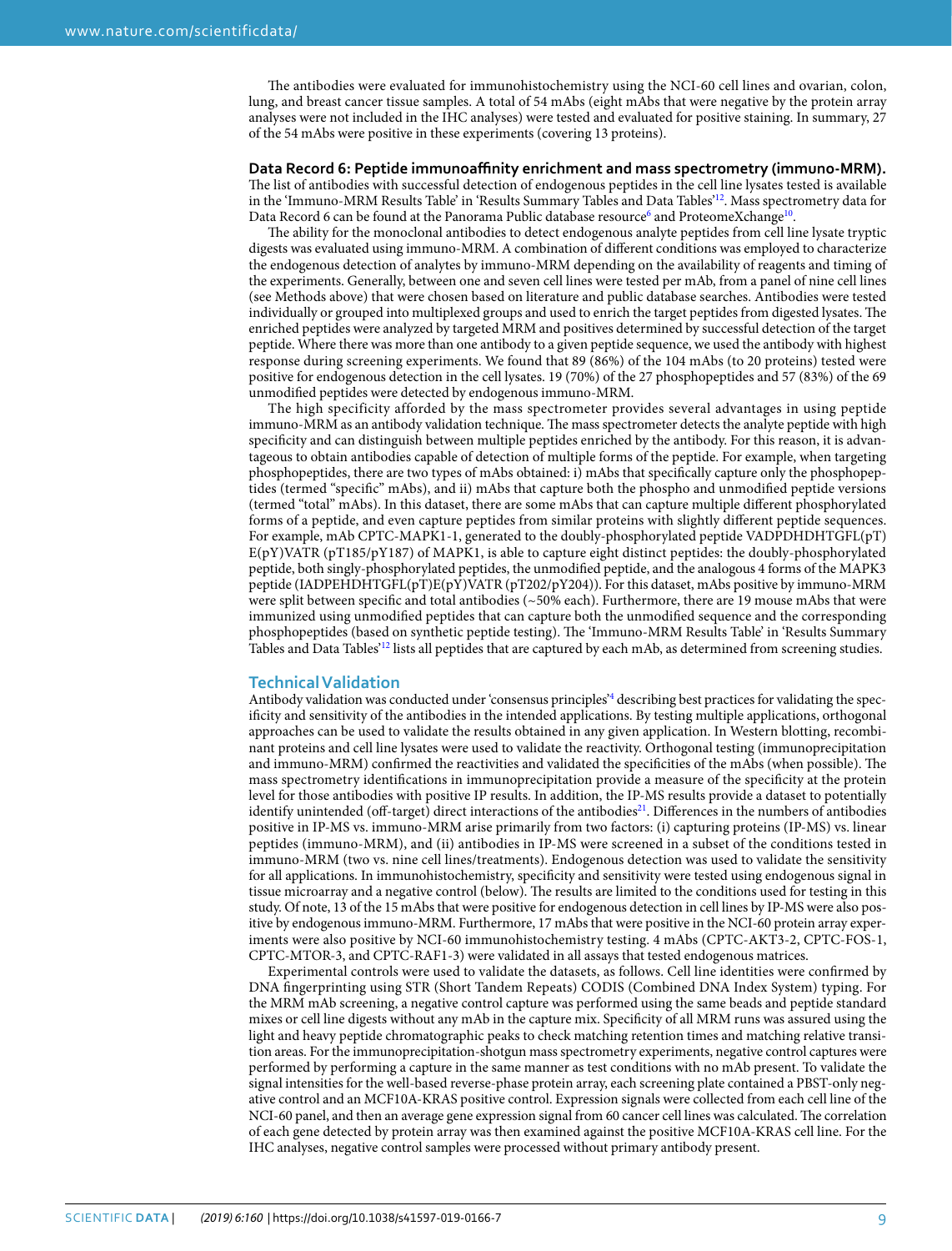#### **Usage Notes**

All mAbs were produced within the CPTAC program and all reagents and data are available on the CPTAC Antibody Portal [\(https://antibodies.cancer.gov\)](https://antibodies.cancer.gov), via links to the nonproft Developmental Studies Hybridoma Bank (DSHB) at the University of Iowa. These reagents are available for Research Use Only according to the DSHB terms of use agreement which can be downloaded at: [http://dshb.biology.uiowa.edu/Order-forms.](http://dshb.biology.uiowa.edu/Order-forms) The mAbs are listed at the DSHB website by their CPTAC IDs, which are given in the 'Antibody Summary Table' in 'Results Summary Tables and Data Tables['12.](#page-9-11)

Raw mass spectrometry data for the immunoprecipitation experiments are available for download in the raw format from PRIDE<sup>[8](#page-9-7)</sup>. Specifically, on the project page for these experiments (project # PXD012130), readers can click on "Download Project Files" to arrive at a page where the raw fles are accessible. In addition, detailed search results fles and peak results fles are also available on the same page. Last, at the bottom of the page is an Excel fle that provides a key between the raw fle names and the sample run identifers (see the column headers in the 'IP-MS Peptide and Protein Intensity Table' in 'Results Summary Tables and Data Tables'[12](#page-9-11)).

MRM mass spectrometry data available on the Panorama repository can be downloaded in archived (i.e. 'zipped') Skyline<sup>14</sup> documents, containing all relevant files. Following download, the documents can be extracted and opened using the Skyline platform available at [https://skyline.ms/project/home/sofware/Skyline/begin.view.](https://skyline.ms/project/home/software/Skyline/begin.view) Extensive documentation and tutorials are also available on the same website.

#### **References**

- <span id="page-9-0"></span>1. Stephen, A. G., Esposito, D., Bagni, R. K. & McCormick, F. Dragging ras back in the ring. *Cancer cell* **25**, 272–281 (2014).
- <span id="page-9-1"></span>2. Esposito, D., Stephen, A. G., Turbyville, T. J. & Holderfeld, M. New weapons to penetrate the armor: Novel reagents and assays developed at the NCI RAS Initiative to enable discovery of RAS therapeutics. *Semin. Cancer Biol* **54**, 174–182 (2018).
- <span id="page-9-2"></span>3. Goodman, S. L. Te path to VICTORy - a beginner's guide to success using commercial research antibodies. *J. Cell Sci*. **131** [https://](https://doi.org/10.1242/jcs.216416) [doi.org/10.1242/jcs.216416](https://doi.org/10.1242/jcs.216416) (2018).
- <span id="page-9-3"></span>4. GBSI (Asilomar antibody workshop report. Global Biological Standards Institute, 2016).
- <span id="page-9-4"></span>5. Sharma, V. *et al*. Panorama Public: A Public Repository for Quantitative Data Sets Processed in Skyline. *Mol. Cell. Proteomics* **17**, 1239–1244 (2018).
- <span id="page-9-5"></span>6. Schoenherr, R. M. *et al*. A dataset describing a suite of novel antibody reagents for the RAS signaling network. *Panorama Public*. <https://doi.org/10.6069/5hr0-2150>(2019).
- <span id="page-9-6"></span>7. Vizcaino, J. A. *et al*. 2016 update of the PRIDE database and its related tools. *Nucleic Acids Res.* **44**, D447–456 (2016).
- <span id="page-9-7"></span>8. A dataset describing a suite of novel antibody reagents for the RAS signaling network. *PRIDE*, [https://identifiers.org/pride.](https://identifiers.org/pride.project:PXD012130) [project:PXD012130](https://identifiers.org/pride.project:PXD012130) (2019).
- <span id="page-9-8"></span>9. Vizcaino, J. A. *et al*. ProteomeXchange provides globally coordinated proteomics data submission and dissemination. *Nat. Biotechnol.* **32**, 223–226 (2014).
- <span id="page-9-9"></span>10. *Proteome Xchange*, [https://identifers.org/px:PXD012604](https://identifiers.org/px:PXD012604) (2019).
- <span id="page-9-10"></span>11. Picotti, P. & Aebersold, R. Selected reaction monitoring-based proteomics: workfows, potential, pitfalls and future directions. *Nat. Methods* **9**, 555–566 (2012).
- <span id="page-9-11"></span>12. Schoenherr, R. M. *et al*. A dataset describing a suite of novel antibody reagents for the RAS signaling network. *fgshare*, [https://doi.](https://doi.org/10.6084/m9.figshare.c.4377275) [org/10.6084/m9.fgshare.c.4377275](https://doi.org/10.6084/m9.figshare.c.4377275) (2019).
- <span id="page-9-12"></span>13. Schoenherr, R. M. *et al*. Automated screening of monoclonal antibodies for SISCAPA assays using a magnetic bead processor and liquid chromatography-selected reaction monitoring-mass spectrometry. *J. Immunol. Methods* **353**, 49–61 (2010).
- <span id="page-9-13"></span>14. MacLean, B. *et al*. Skyline: an open source document editor for creating and analyzing targeted proteomics experiments. *Bioinformatics* **26**, 966–968 (2010).
- <span id="page-9-14"></span>15. Schoenherr, R. M. *et al*. Anti-peptide monoclonal antibodies generated for immuno-multiple reaction monitoring-mass spectrometry assays have a high probability of supporting Western blot and ELISA. *Mol. Cell. Proteomics* **14**, 382–398 (2015).
- <span id="page-9-15"></span>16. Martins, M. M. *et al*. Linking tumor mutations to drug responses via a quantitative chemical-genetic interaction map. *Cancer Discov.* **5**, 154–167 (2015).
- <span id="page-9-16"></span>17. Wang, J., Valdez, A. & Chen, Y. Evaluation of automated Wes system as an analytical and characterization tool to support monoclonal antibody drug product development. *J. Pharm. Biomed. Anal.* **139**, 263–268 (2017).
- <span id="page-9-17"></span>18. Cox, J. & Mann, M. MaxQuant enables high peptide identifcation rates, individualized p.p.b.-range mass accuracies and proteomewide protein quantifcation. *Nat. Biotechnol.* **26**, 1367–1372 (2008).
- <span id="page-9-18"></span>19. Chung, J. Y. *et al*. A well-based reverse-phase protein array applicable to extracts from formalin-fxed parafn-embedded tissue. *Proteomics Clin. Appl.* **2**, 1539–1547 (2008).
- <span id="page-9-19"></span>20. Williams, R., Chung, J. Y., Ylaya, K., Whiteley, G. & Hewitt, S. M. Characterizations and validations of novel antibodies toward translational research. *Proteomics Clin. Appl.* **4**, 618–625 (2010).
- <span id="page-9-20"></span>21. Smits, A. H., Jansen, P. W., Poser, I., Hyman, A. A. & Vermeulen, M. Stoichiometry of chromatin-associated protein complexes revealed by label-free quantitative mass spectrometry-based proteomics. *Nucleic Acids Res.* **41**, e28 (2013).

#### **Acknowledgements**

Tis project has been funded in whole or in part with Federal funds from the National Cancer Institute, National Institutes of Health, under Contract No. HHSN261200800001E (all authors), Award Number U01CA214114 (A.G.P., R.M.S., D.H., U.J.V., R.G.I., J.J.K., J.R.W.), and Award Number R50 CA211499 (J.R.W.). Te content of this publication does not necessarily refect the views of policies of the Department of Health and Human Services, nor does mention of trade names, commercial products, or organizations imply endorsement by the U.S. Government. We thank Dr. Sourav Bandyopadhyay for providing the MCF10A-KRAS and MCF10A-empty vector cell lines.

#### **Author contributions**

R.M.S. contributed to the design, acquisition, and interpretation of the data. D.H. contributed to the acquisition and interpretation of the data. U.J.V. contributed to the acquisition of the data. R.G.I. contributed to the acquisition of the data. J.J.K. contributed to the acquisition of the data. R.G.S. contributed to the design, acquisition, and interpretation of the data. S.C. contributed to the design, acquisition, and interpretation of the data. R.R.R. contributed to the acquisition of the data. J.G.K. contributed to the acquisition and interpretation of the data. J.A.K. contributed to the acquisition and interpretation of the data. C.P. contributed to the acquisition and interpretation of the data. S.M.H. contributed to the acquisition and interpretation of the data. W.B.